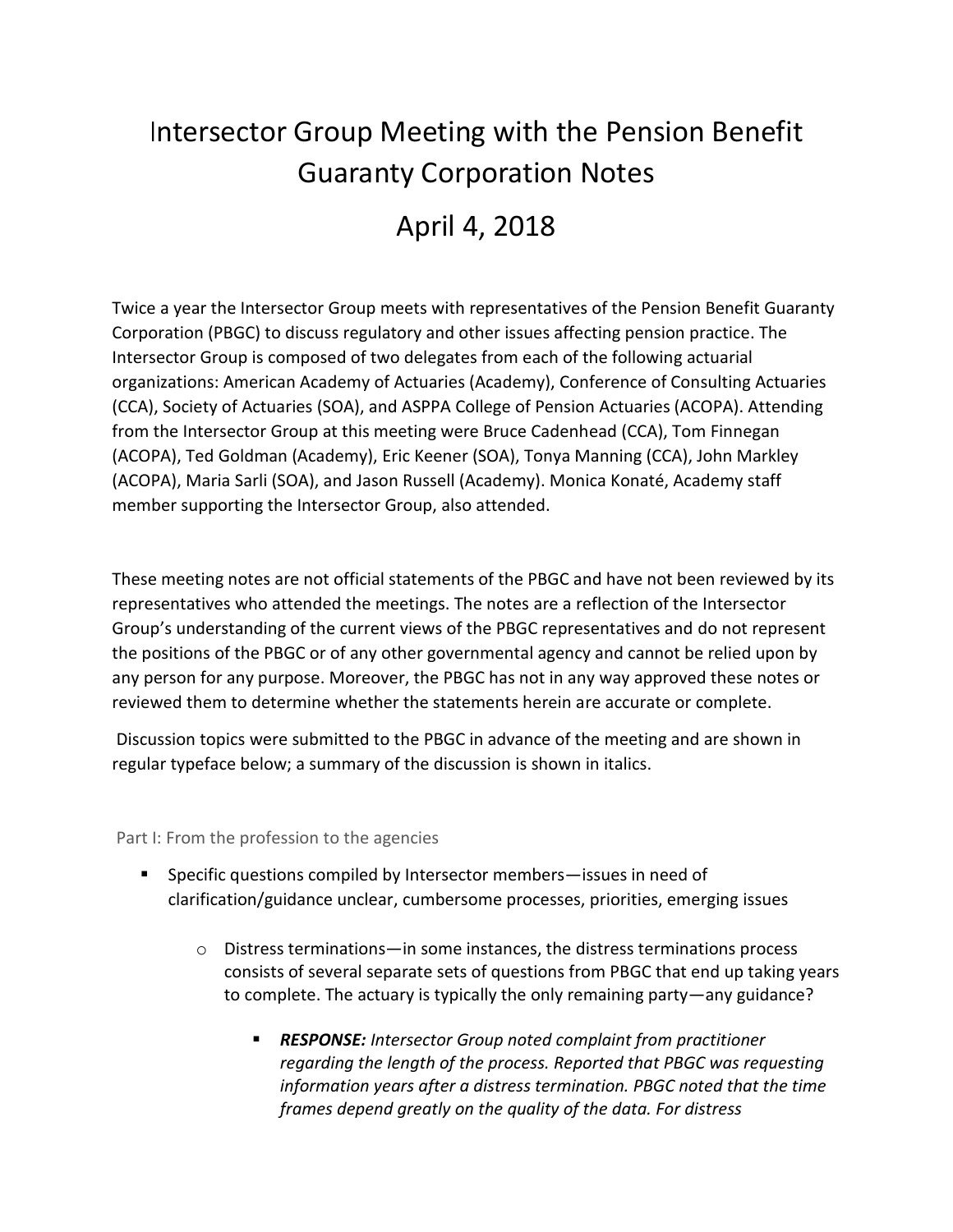*terminations involving bankruptcy/liquidation, the approval process often moves more quickly. The PBGC makes every effort to collect all of the plan records as quickly as possible, but sometimes it takes a long time. PBGC also does not just accept the accrued benefits provided; it uses the plan document and calculates them. As a result, plans may need to keep records longer than they might have expected.*

*The PBGC prefers a pre-filing conference to smooth the process. It notes that proposed distress terminations often turn into PBGC-initiated terminations. In these cases, the pre-filing conference can help avoid a lot of extra work.*

*Negotiating final funding settlements now allows independent mediation, reducing the time expenditure for plans.*

*One area that takes some time is the movement of benefits to the pay status group.*

*PBGC also discussed the timeframe to have a distress termination approved. Those approvals are often delayed by incomplete filings. The "business continuation test" is often the biggest stumbling block; there is a very high bar, and PBGC often doesn't get the information it needs. Are the projections provided reasonable? In a bankruptcy liquidation it would be much quicker.* 

*Contact PBGC to request a pre-filing conference. PBGC will do a very highlevel review to determine (a) whether it should be an involuntary termination instead of a distress termination or (b) whether a distress termination would likely be approved.*

*Also, PBGC recently put in place a pilot mediation program—it can be a lengthy process to get additional funding for a plan without putting the company out of business. Entering into mediation with a third party can often speed up the process.*

- $\circ$  Update of PBGC assumptions—is there any update on its internal review of assumptions (like XRA and the mortality PBGC uses to back into plan termination interest rates)?
	- *RESPONSE: If PBGC were to make changes it would be through a proposed regulation, therefore any proposals would not be finalized soon. Likely it would address mortality and XRA separately; most likely mortality first, XRA later.*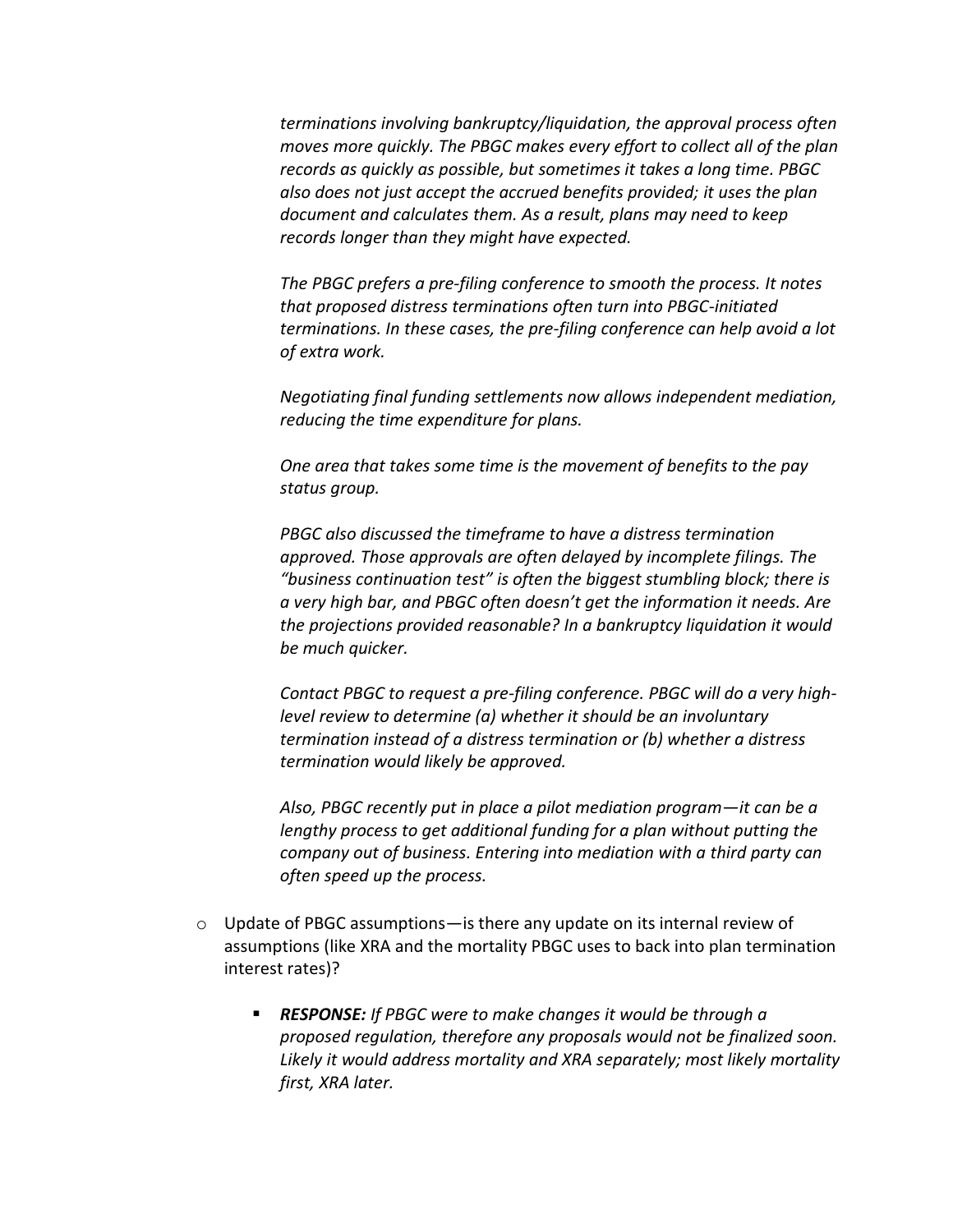- $\circ$  De-risking activity—Has the PBGC been able to use the information you are collecting on de-risking to inform solvency projections? If so, how is it affecting them?
	- *RESPONSE: PBGC is trying to get a handle on the size of the trend toward de-risking; has it slowed since the new mortality table became effective for 417e, etc.? They anticipate issuing a report in the near future. PBGC has not used the data for other purposes yet (e.g., solvency projections), but expects to.*
- $\circ$  Premium filings—are there particular common issues PBGC is seeing in premium filings (beyond the issues listed in the 2018 PBGC premium instructions) that you want to alert us to?
	- *RESPONSE: The PBGC has added a Common Errors appendix to the form instructions. Nevertheless, some errors seem to continue. Specifically, issues pertaining to missed first-year filings and lookback year issues in small plans. Identifying information for the plan also causes problems (e.g., reusing plan numbers). The filing edits on uploading have been strengthened.*
- o Multiemployer plans—On April 3, 2018, PBGC released guidance on alternative withdrawal liability payment arrangements. Does PBGC wish to provide any commentary on this guidance?

## *Response:*

- *While the guidance is called a "policy statement," it should be considered nonbinding guidance. The document merely reflects PBGC's current views of alternative withdrawal liability settlement arrangements, and those views may change as more is learned on the topic. The policy statement invites plan sponsors to enter into discussions about how to settle withdrawal liabilities. The intent is to develop approaches that (a) entice new employers to enter the plan and/or (b) entice employers that can't pay withdrawal liability to stay in the plan and keep contributing.*
- *There is no statutory requirement that a plan sponsor seek a favorable determination from PBGC before adopting alternative withdrawal liability settlement arrangements under section 4224 of ERISA. However, consulting with PBGC before implementing a non-statutory arrangement will give plan sponsors a greater degree of confidence that they are adhering to their fiduciary duties.*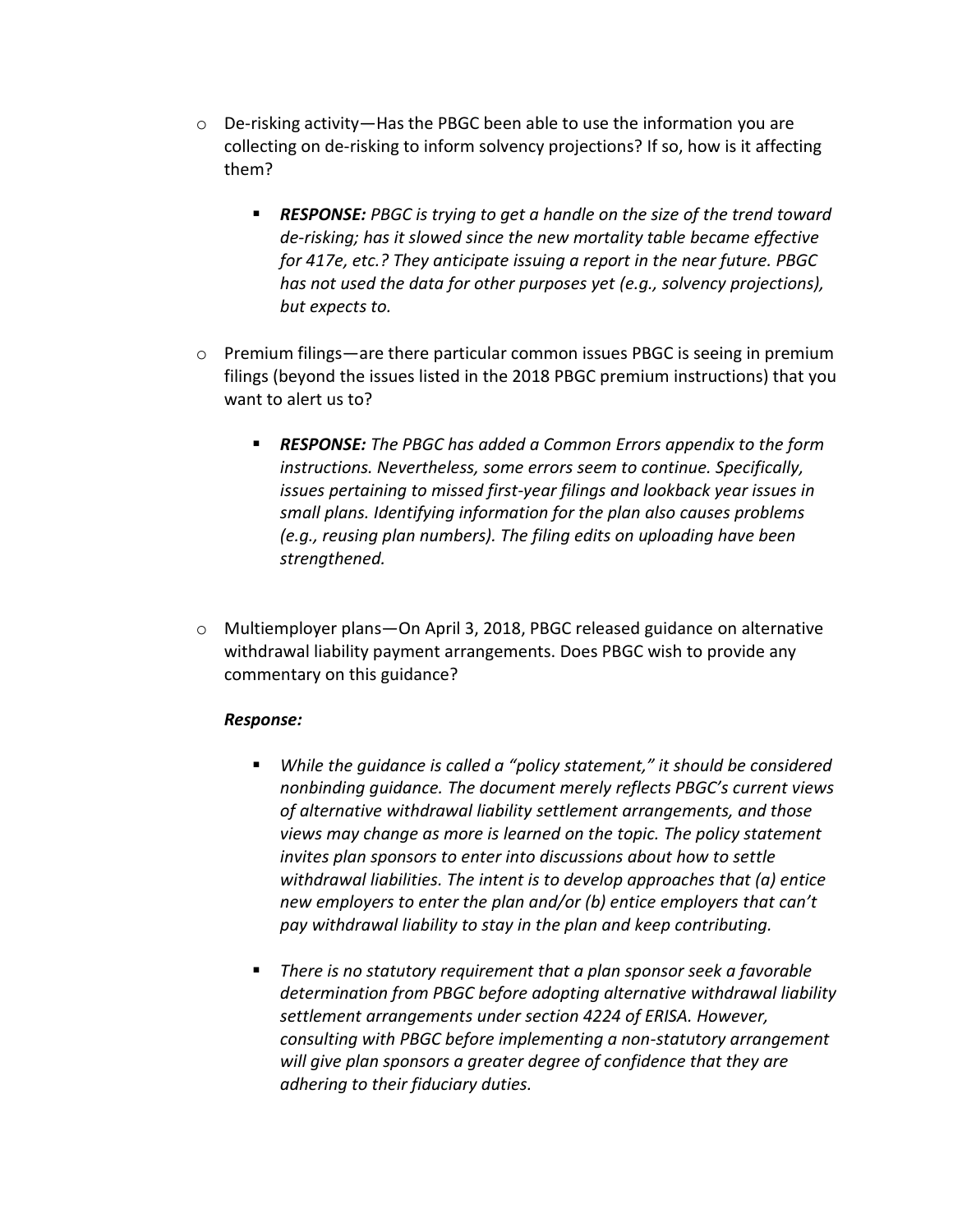- *PBGC had two key situations in mind when issuing this guidance.* 
	- *The first situation is when a small plan with generally small employers is very troubled. An alternative withdrawal liability payment arrangement could be in the best interest of the plan, its participants, and the employers, overall. For example, if the statutory payment schedule might force an employer into bankruptcy, a reduced or restructured payment schedule could keep the employer in business and extend the solvency of the plan.*
	- *The second situation PBGC had in mind is when a larger plan with generally large employers seeks to combine an alternative withdrawal liability payment arrangement with a two-pool (or other) alternative withdrawal liability allocation method. PBGC encourages plan sponsors to consult with PBGC before implementing rules that allow employers to transition from the old pool to the new pool.*
- *PBGC also expressed concern over plan sponsors accepting lump sum withdrawal liability settlements that have a lower present value than the expected statutory withdrawal liability payments. A distressed plan may benefit from the influx of cash (thereby extending solvency), but there is a concern that the plan still has financial issues and is accepting less than it is owed.*
- *For larger employers in larger plans, PBGC expressed concerns with the two-pool design and allowing lump sum settlements of the "old plan" withdrawal liability. Even if the single sum is significantly lower than the PV of future expected withdrawal liability payments, the influx of cash can be good, even essential to the survival of the plan—but concern for the allocation of the savings as additional liability to smaller employers that couldn't afford a settlement raises concerns.*
- $\circ$  Multiemployer plans—Is there any point of view toward plan sponsors freezing legacy plans and starting new, separate plans?

## *Response:*

 *PBGC would consider whether there is a "substantial business purpose" for doing so. Such a two-plan arrangement could be properly structured to be in the best interest of all participants in both plans. That said, PBGC has concerns about the protection of the legacy benefits and the allocation of negotiated contributions between the legacy plan and the*